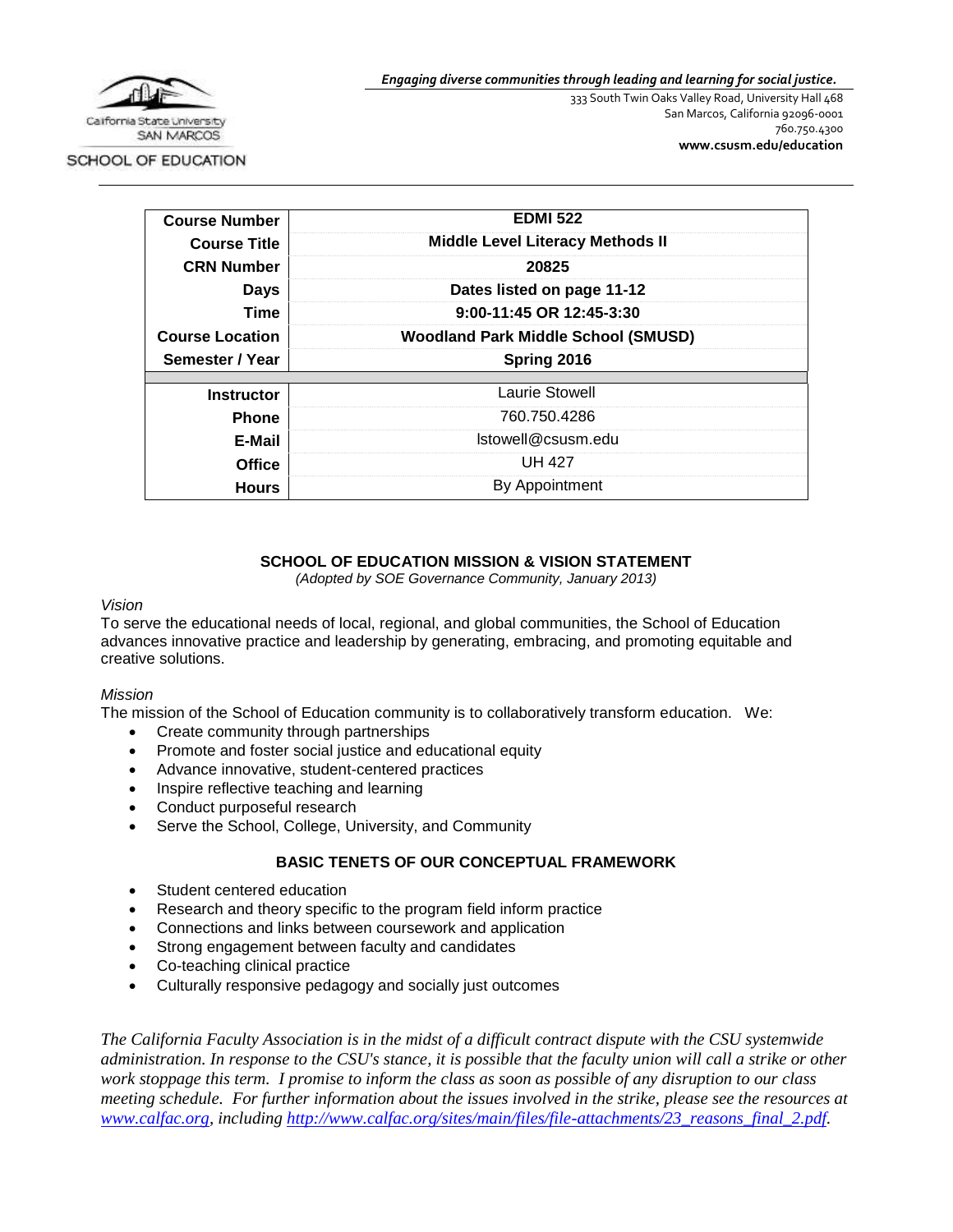## **Table of Contents**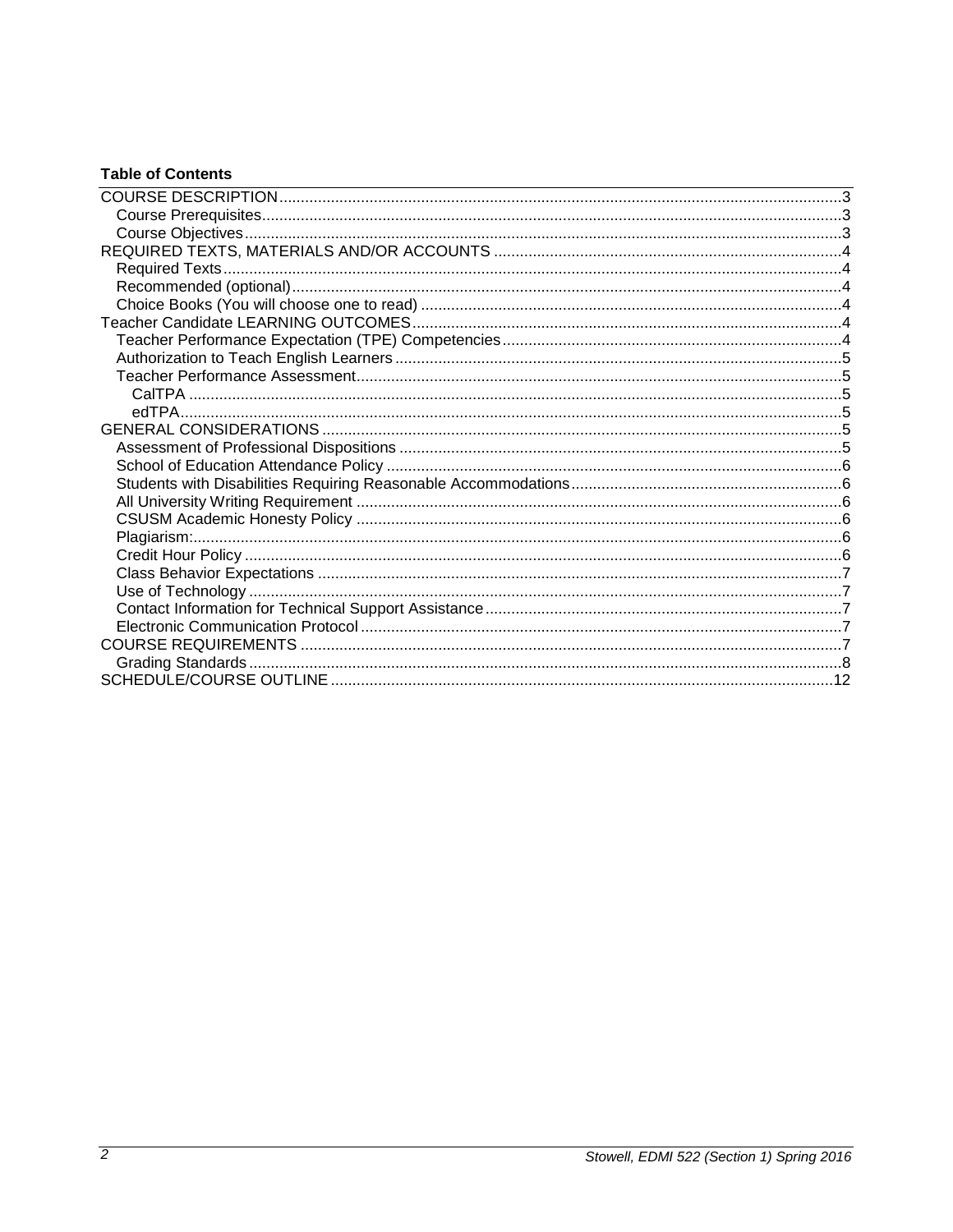## **COURSE DESCRIPTION**

<span id="page-2-0"></span>Focuses on developing a preliminary understanding of theory, methodology, and assessment of English Language Arts and second language Learning in self-contained or departmentalized settings.

The primary aim of this course is for students to develop an understanding of the theory, methodology, and assessment of English language arts and second language learning in integrated and inclusive elementary and middle school classrooms.

#### <span id="page-2-1"></span>**Course Prerequisites**

Successful completion of EDMI 521.

#### <span id="page-2-2"></span>**Course Objectives**

KNOWLEDGE - Teacher candidates will:

- Gain an understanding of how a first and second language is acquired.
- Gain an understanding of the reading process and its relationship to thought, language and learning and the knowledge of reading content including: word analysis, fluency, vocabulary- academic language- and background knowledge, reading comprehension, literary response and analysis.
- Gain understanding of how to learn to read and write in first and second languages.
- Become familiar with how to "deliver a comprehensive program of systematic, explicit instruction in reading, writing, listening, and speaking aligned to the California Common Core State Standards.
- Become familiar with "multiple monitoring measures within the three basic types of assessments to determine students' progress towards state adopted content standards."
- Become familiar with "differentiated reading instruction and interventions to meet the needs of the *full range of learners (including struggling readers, students with special needs, English learners, speakers of non-standard English, and advanced learners)* who have varied reading levels and language backgrounds."

SKILLS - Teacher candidates will:

- Become sensitive observers of children's language using behaviors.
- Demonstrate knowledge and ability to utilize multiple monitoring measures within the three basic types of assessments to determine students' progress towards state adopted content standards: entry level assessment for instructional planning, monitoring student progress, post test or summative assessment.
- Be able to analyze and interpret results [of children's reading and writing behaviors] to plan effective and differentiated instruction and interventions.
- Demonstrate knowledge of components of effective instructional delivery in reading, writing and listening and speaking.
- Develop the ability to select appropriate materials and instructional strategies to meet the individual needs of students and use "State Board of Education (SBE)-adopted core instructional materials for both instruction and intervention.
- Develop the ability to differentiate literacy instruction in order to provide Universal Access.
- Learn how to organize the classroom for teaching reading and writing to the *full range of learners (including struggling readers, students with special needs, English learners, speakers of nonstandard English, and advanced learners)* who have varied reading levels and language backgrounds

## ATTITUDES AND VALUES – Teacher candidates will:

- Develop an appreciation for the natural language abilities children possess for processing and producing print.
- To appreciate the need and value of integrating reading writing into all curricular areas
- Affirm the importance of a rich environment for an effective language arts program.
- Develop a sensitivity to and appreciation for culturally and linguistically diverse learners.
- Develop a sensitivity to and appreciation for the importance of reading and writing for students' own personal and professional growth.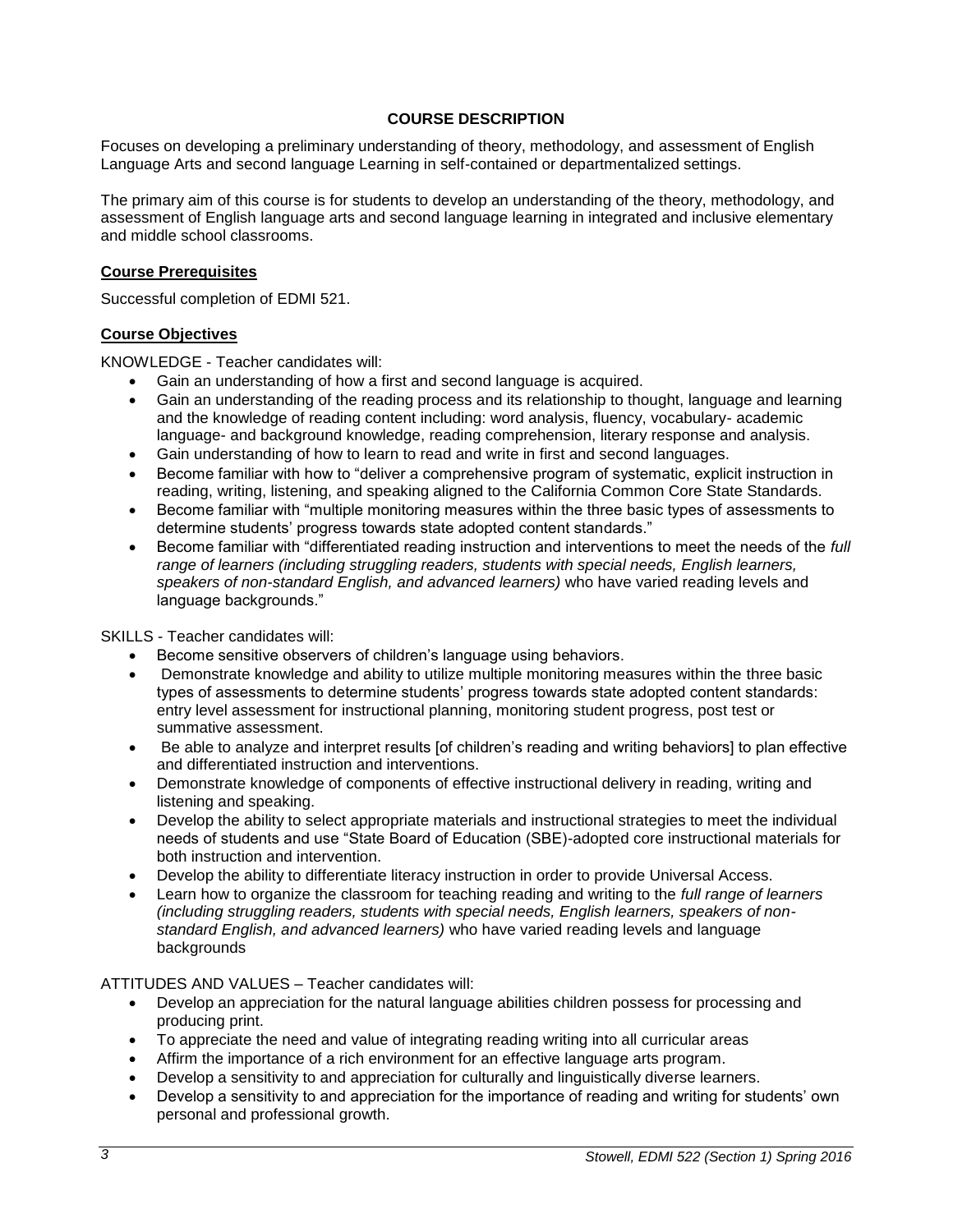Develop a respect for each student, his/her abilities and background and the student's right to instruction that meets his/her individual needs.

## **REQUIRED TEXTS, MATERIALS AND/OR ACCOUNTS**

## <span id="page-3-1"></span><span id="page-3-0"></span>**Required Texts**

- Beers, K. (2003) *When kids can't read*. Portsmouth: Heinemann.
- Johns, J. (11<sup>th</sup> ed.) (2012) *Basic Reading inventory*. Iowa: Kendall Hunt.

Strong, W. (2012) (2nd edition) Co*aching writing in content areas*: *Write for insight strategies, grades 6-12*

Fisher, D. & Frey, N. (2015) 4<sup>th</sup>. Ed. Improving Adolescent Literacy: Strategies at work

National Common Core Initiative: <http://www.corestandards.org/read-the-standards/>(view College and Career Anchor Standards here)

ELA/ELD Framework: (download the full framework approved July 2015): [https://www.mydigitalchalkboard.org/cognoti/content/file/resources/documents/4b/4b6b5574/4b6b5574ba634](https://www.mydigitalchalkboard.org/cognoti/content/file/resources/documents/4b/4b6b5574/4b6b5574ba634f2a0d505cc4b0e78013ab4a7f9a/FrameworkFINAL72415.pdf) [f2a0d505cc4b0e78013ab4a7f9a/FrameworkFINAL72415.pdf](https://www.mydigitalchalkboard.org/cognoti/content/file/resources/documents/4b/4b6b5574/4b6b5574ba634f2a0d505cc4b0e78013ab4a7f9a/FrameworkFINAL72415.pdf) ELA/ELD Framework chapter by chapter: <http://www.cde.ca.gov/ci/rl/cf/elaeldfrmwrksbeadopted.asp>

## <span id="page-3-2"></span>**Recommended (optional)**

Zarrillo, J. J. (2010). (3rd ed.) *Ready for RICA: A test preparation guide for California's Reading Instruction Competence Assessment.* Merrill Prentice Hall.

## <span id="page-3-3"></span>**Choice Books (You will choose one to read)**

Hesse, K. *Letters from Rifka* Lai, T. *Inside out and back again* Alvarez, J. *Return to sender* Applegate, K. *Home of the brave* Senzi, N.H. *Shooting Kabul* Jimenez, F. *Breaking through* (also available in Spanish)

## **TEACHER CANDIDATE LEARNING OUTCOMES**

## <span id="page-3-5"></span><span id="page-3-4"></span>**Teacher Performance Expectation (TPE) Competencies**

The course objectives, assignments, and assessments have been aligned with the CTC standards for the Multiple Subject Credential. This course is designed to help teachers seeking a California teaching credential to develop the skills, knowledge, and attitudes necessary to assist schools and district in implementing effective programs for all students. The successful candidate will be able to merge theory and practice in order to realize a comprehensive and extensive educational program for all students. You will be required to formally address the following TPE in this course:

TPE 1A- Subject-Specific Pedagogical Skills for Multiple Subject Teaching Assignments: Reading Language Arts.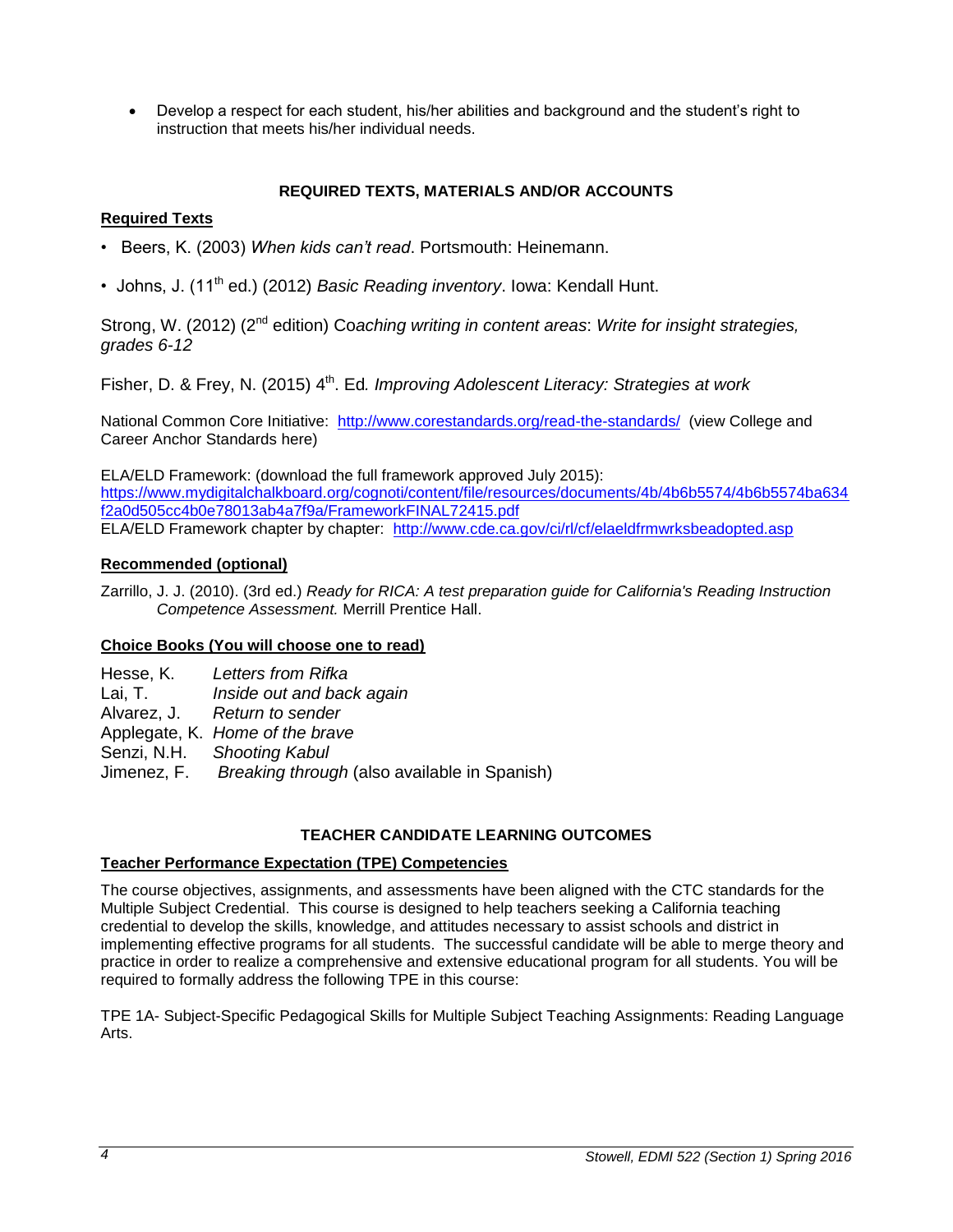## <span id="page-4-0"></span>**Authorization to Teach English Learners**

This credential program has been specifically designed to prepare teachers for the diversity of languages often encountered in California public school classrooms. The authorization to teach English learners is met through the infusion of content and experiences within the credential program, as well as additional coursework. Candidates successfully completing this program receive a credential with authorization to teach English learners. *(Approved by CCTC in SB 2042 Program Standards, August 02)*

## <span id="page-4-1"></span>**Teacher Performance Assessment**

Beginning July 1, 2008 all California credential candidates must successfully complete a state-approved Teacher Performance Assessment (TPA), as part of the credential program of preparation. During the 2015- 16 academic year the CSUSM credential programs will use either the CalTPA (California Teacher Performance Assessment) or the edTPA (Educative Teacher Performance Assessment).

Check with your program coordinator to determine which assessment is used for your credential program.

## <span id="page-4-2"></span>**CalTPA**

To assist with your successful completion of the CalTPA, a series of informational seminars are offered over the course of the program. TPA related questions and logistical concerns are to be addressed during the seminars. Your attendance to TPA seminars will greatly contribute to your success on the assessment. The CalTPA Candidate Handbook, TPA seminar schedule, and other TPA support materials may be found on the SOE website: <http://www.csusm.edu/education/CalTPA/ProgramMaterialsTPA.html>

## <span id="page-4-3"></span>**edTPA**

Beginning in fall 2015, for newly entering initial candidates, the CSUSM assessment system is the edTPA. To assist with your successful completion of the edTPA, a capstone class is part of your curriculum. In this class edTPA related questions and logistical concerns are addressed. Additional support materials are available on the edTPA website: [http://www.edtpa.com/PageView.aspx?f=GEN\\_Candidates.html](http://www.edtpa.com/PageView.aspx?f=GEN_Candidates.html)

Additionally, to support your success in your credential program and with TPA, SOE classes use common pedagogical language, lesson plans (lesson designs), and unit plans (unit designs).

## **GENERAL CONSIDERATIONS**

## <span id="page-4-4"></span>**This syllabus is subject to change.**

## <span id="page-4-5"></span>**Assessment of Professional Dispositions**

Assessing a candidate's dispositions within a professional preparation program is recognition that teaching and working with learners of all ages requires not only specific content knowledge and pedagogical skills, but positive attitudes about multiple dimensions of the profession. The School of Education has identified six dispositions – social justice and equity, collaboration, critical thinking, professional ethics, reflective teaching and learning, and life-long learning—and developed an assessment rubric. For each dispositional element, there are three levels of performance - *unacceptable*, *initial target*, and *advanced target*. The description and rubric for the three levels of performance offer measurable behaviors and examples.

The assessment is designed to provide candidates with ongoing feedback for their growth in professional dispositions and includes a self-assessment by the candidate. The dispositions and rubric are presented, explained and assessed in one or more designated courses in each program as well as in clinical practice. Based upon assessment feedback candidates will compose a reflection that becomes part of the candidate's Teaching Performance Expectation portfolio. Candidates are expected to meet the level of *initial target* during the program.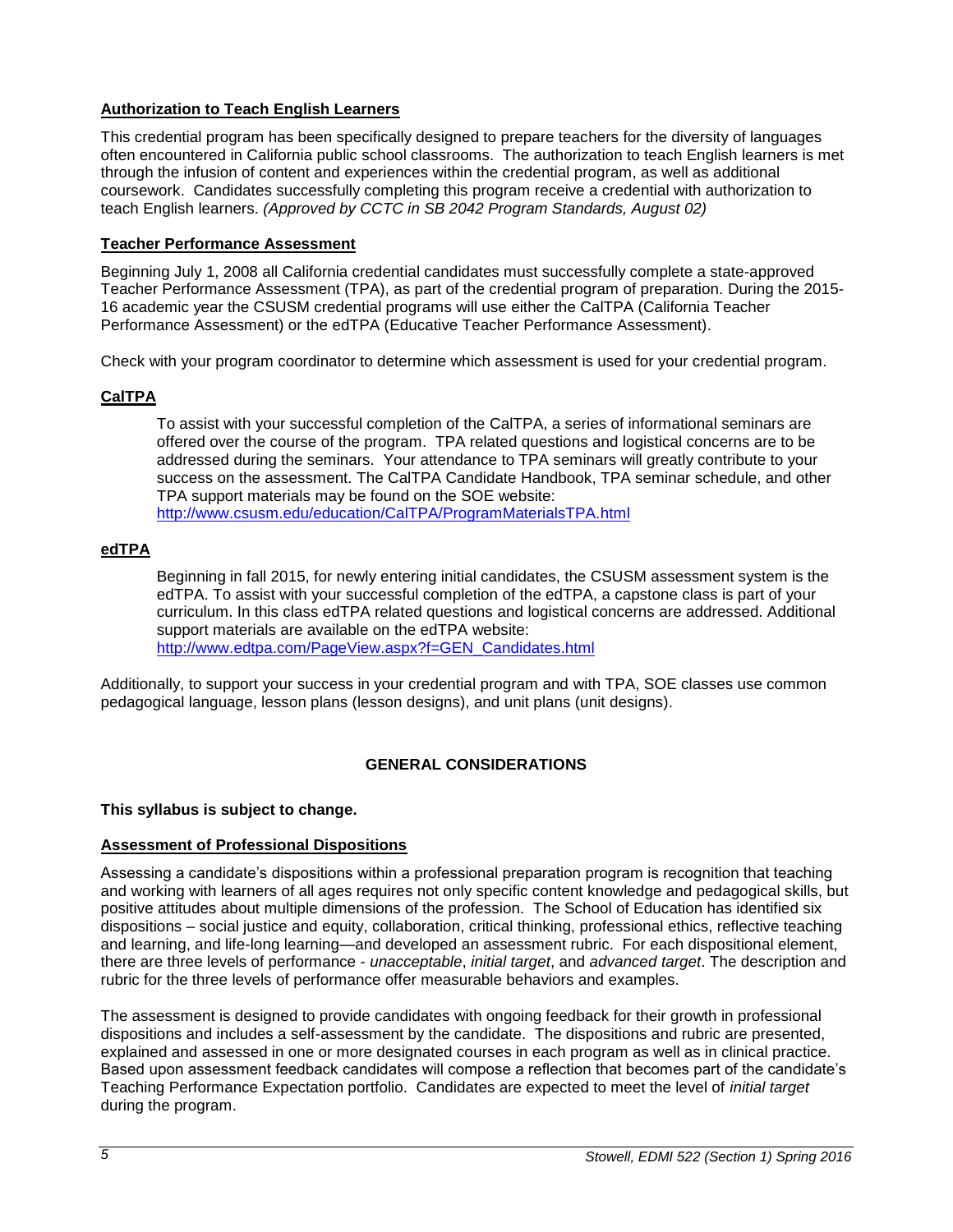## <span id="page-5-0"></span>**School of Education Attendance Policy**

Due to the dynamic and interactive nature of courses in the School of Education, all candidates are expected to attend all classes and participate actively. At a minimum, candidates must attend more than 80% of class time, or s/he may not receive a passing grade for the course at the discretion of the instructor. Individual instructors may adopt more stringent attendance requirements. Should the candidate have extenuating circumstances, s/he should contact the instructor as soon as possible. *(Adopted by the COE Governance Community, December, 1997).*

*For this course: Students missing two class sessions will see their grades reduced by one full grade. Students missing three or more class sessions will see their grades reduced by two full grades. Leaving early or arriving late by more than 15 minutes constitutes one absence. Illness and emergencies are considered on a case-by-case basis; however, notification of an absence does not constitute an excuse.* 

#### <span id="page-5-1"></span>**Students with Disabilities Requiring Reasonable Accommodations**

Candidates with disabilities who require reasonable accommodations must be approved for services by providing appropriate and recent documentation to the Office of Disable Student Services (DSS). This office is located in Craven Hall 4300, and can be contacted by phone at (760) 750-4905, or TTY (760) 750-4909. Candidates authorized by DSS to receive reasonable accommodations should meet with their instructor during office hours or, in order to ensure confidentiality, in a more private setting.

#### <span id="page-5-2"></span>**All University Writing Requirement**

Every course at the university, including this one, must have a writing requirement of at least 2500 words. Writing requirements for this class will be met through the signature assignments as described below.

#### <span id="page-5-3"></span>**CSUSM Academic Honesty Policy**

"Teacher Candidates will be expected to adhere to standards of academic honesty and integrity, as outlined in the Student Academic Honesty Policy. All written work and oral presentation assignments must be original work. All ideas/materials that are borrowed from other sources must have appropriate references to the original sources. Any quoted material should give credit to the source and be punctuated with quotation marks.

Candidates are responsible for honest completion of their work including examinations. There will be no tolerance for infractions. If you believe there has been an infraction by someone in the class, please bring it to the instructor's attention. The instructor reserves the right to discipline any student for academic dishonesty in accordance with the general rules and regulations of the university. Disciplinary action may include the lowering of grades and/or the assignment of a failing grade for an exam, assignment, or the class as a whole."

Incidents of Academic Dishonesty will be reported to the Dean of Students. Sanctions at the University level may include suspension or expulsion from the University.

#### <span id="page-5-4"></span>**Plagiarism:**

As an educator, it is expected that each candidate will do his/her own work, and contribute equally to group projects and processes. Plagiarism or cheating is unacceptable under any circumstances. If you are in doubt about whether your work is paraphrased or plagiarized see the Plagiarism Prevention for Students website [http://library.csusm.edu/plagiarism/index.html.](http://library.csusm.edu/plagiarism/index.html) If there are questions about academic honesty, please consult the University catalog.

## <span id="page-5-5"></span>**Credit Hour Policy**

<span id="page-5-6"></span>Students are expected to spend a minimum of two hours outside of the classroom each week for each unit of credit engaged in learning.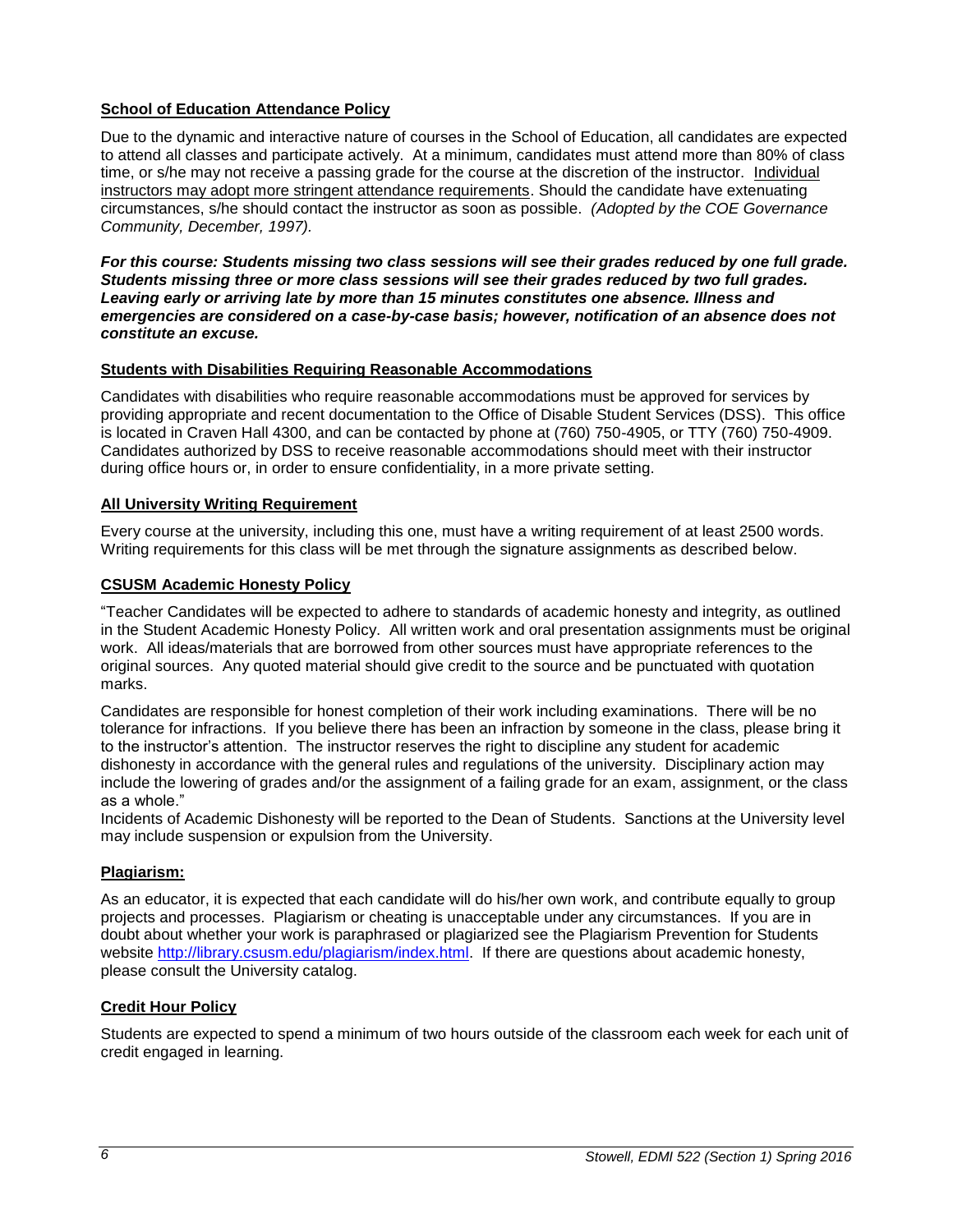## **Class Behavior Expectations**

Students in this class are expected to follow these basic principles:

- Demonstrate respect for oneself and for others.
- Treat others with dignity and behave in a way which promotes a physically and psychologically safe, secure, and supportive climate.
- Allow all community members to engage as full and active participants where the free flow of ideas is encouraged and affirmed.

## <span id="page-6-0"></span>**Use of Technology**

Candidates are expected to demonstrate competency in the use of various forms of technology (i.e. word processing, electronic mail, Moodle, use of the Internet, and/or multimedia presentations). Specific requirements for course assignments with regard to technology are at the discretion of the instructor. Keep a digital copy of all assignments for use in your teaching portfolio. All assignments will be submitted online, and some will be submitted in hard copy as well. Details will be given in class.

Assume that technology will fail at some point. Do not assume that everything will go smoothly when it comes to computers. Plan ahead. Do not leave completion/submission of assignments/projects for the last possible moment.

## <span id="page-6-1"></span>**Contact Information for Technical Support Assistance**

If you need any technical support, contact IITS Student Help Desk: [http://www.csusm.edu/sth/.](http://www.csusm.edu/sth/)

## <span id="page-6-2"></span>**Electronic Communication Protocol**

Electronic correspondence is a part of your professional interactions. If you need to contact the instructor, email is often the easiest way to do so. It is my intention to respond to all received e-mails in a timely manner. Please be reminded that e-mail and on-line discussions are a very specific form of communication, with their own nuances and etiquette. For instance, electronic messages sent in all upper case (or lower case) letters, major typos, or slang, often communicate more than the sender originally intended. With that said, please be mindful of all e-mail and on-line discussion messages you send to your colleagues, to faculty members in the School of Education, or to persons within the greater educational community. All electronic messages should be crafted with professionalism and care.

Things to consider:

- Would I say in person what this electronic message specifically says?
- How could this message be misconstrued?
- Does this message represent my highest self?
- Am I sending this electronic message to avoid a face-to-face conversation?

<span id="page-6-3"></span>In addition, if there is ever a concern with an electronic message sent to you, please talk with the author in person in order to correct any confusion.

## **COURSE REQUIREMENTS**

Assignments are to be turned in on the due date, no exceptions. Hand-written work is not accepted. Assignments should use size 12 font and be double-spaced. Proofread and edit word-processed assignments prior to submission to ensure the text is error-free (grammar, spelling), and ideas are logically and concisely presented. All citations, where appropriate, should use American Psychological Association (APA) format.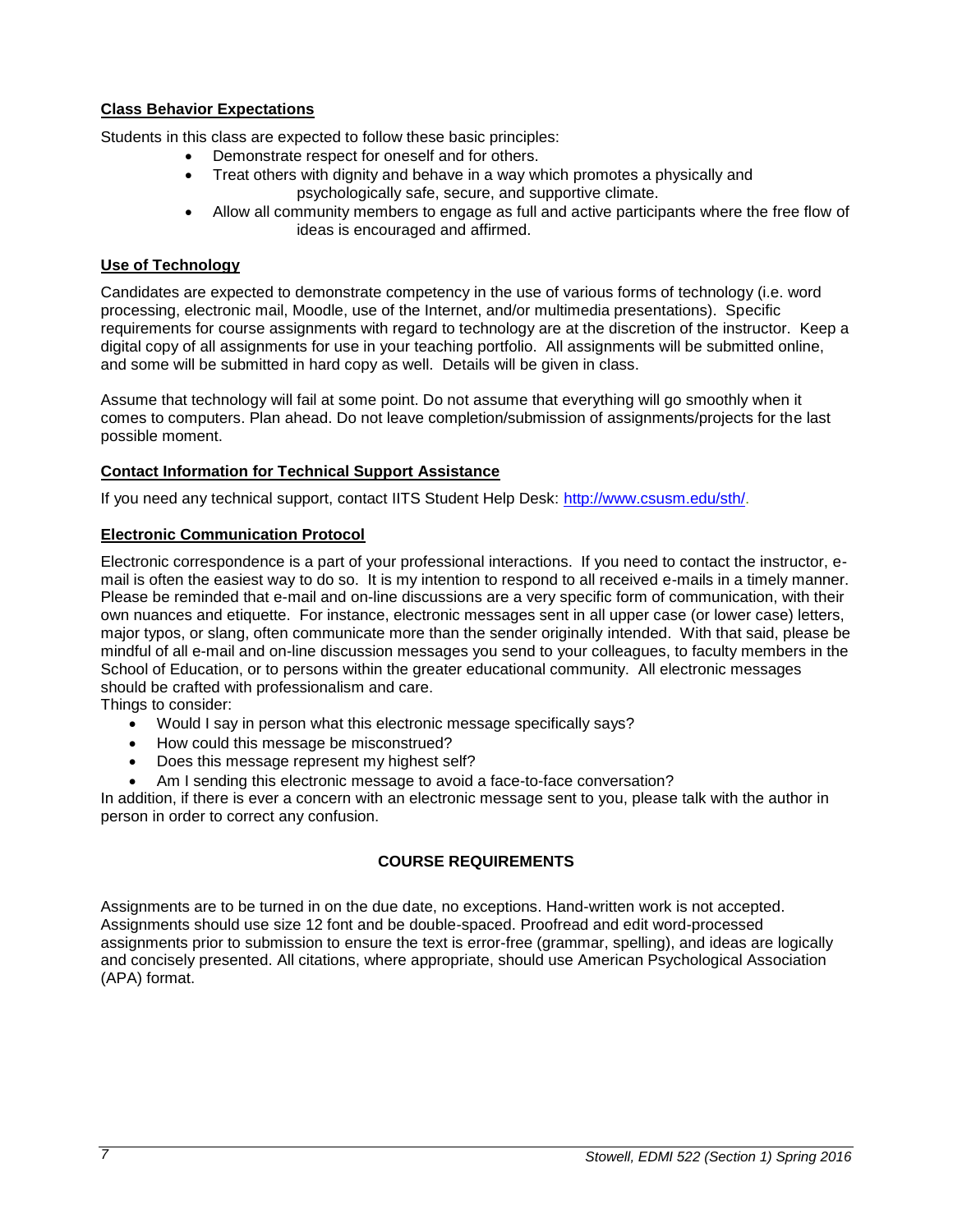| <b>Assignment</b>                                                | <b>Points</b><br><b>Possible</b> |
|------------------------------------------------------------------|----------------------------------|
| Reading Case Study (March 21, 2016)                              | 45                               |
| Literacy Lesson Plan (sign up)<br><b>Focus: Writing Strategy</b> | 10                               |
| Digital Writing Portfolio and reflection (March 13, 2016)        | 15                               |
| <b>Reading Responses</b>                                         | 30                               |
| <b>Total Points</b>                                              | 100                              |

## <span id="page-7-0"></span>**Grading Standards**

| Α  | 93-100 | А- | 90-92 |      |       |
|----|--------|----|-------|------|-------|
| B+ | 87-89  | в  | 83-86 | в-   | 80-82 |
| C+ | 77-79  | C  | 73-76 | $c-$ | 70-72 |

In both the Literacy courses (EDMI 521 and EDMI 522), you will study topics in literacy instruction related to RICA domains.

| <b>RICA DOMAINS COVERED</b>                                  |  |  |
|--------------------------------------------------------------|--|--|
| Embedded in each area: Assessment, Universal                 |  |  |
| Access/Differentiated Instruction, Oral Language and Writing |  |  |
| Domain 1: Planning Reading Instruction based on Assessment   |  |  |
| Domain 2: Word Analysis                                      |  |  |
| Domain 3: Fluency                                            |  |  |
| Domain 4: Vocabulary, Academic Language, and Background      |  |  |
| Knowledge                                                    |  |  |
| Domain 5: Comprehension                                      |  |  |

#### **Writing Strategy Lesson Plan (10 points) (Due on Cougar Courses by the morning you share your lesson)**

You will write and present a writing strategy lesson plan for a small group or whole class activity that takes into account the needs of your students. They can be mini-lessons, direct instruction, inquiry, or any format you choose. This is also an opportunity to try a writing-in-the-content-areas lesson. Make your lesson active, interesting, fun and meaningful. The lesson should be about a writing **strategy**, not, for example, a whole long unit on how to write a story. Write a lesson about aspects of writing the story (or whatever genre you choose), the elements of writing, like how to develop character or setting. The biggest mistake student teaches (and some teachers) make is thinking teaching writing is making an assignment and then grading it. That's not teaching students HOW to write. Another common mistake is teaching grammar and surface features, like comma use and then practicing it on sentences. That's test prep, not really teaching writing. Grammar needs to be taught in the context of writing.

*Keep in mind when writing your lesson*: What is the purpose of your lesson? How does it relate to real writing? What are your learning goals? How are they aligned with the CA ELA standards? How will you present the lesson (instructional strategies, resource materials, time frame)? How will you group students for the lesson? How will you assess your students? What accommodations will you provide for students who need additional support?

Examples of possible strategies include:

How to begin a piece of writing Writing an engaging opening Narrowing or expanding topics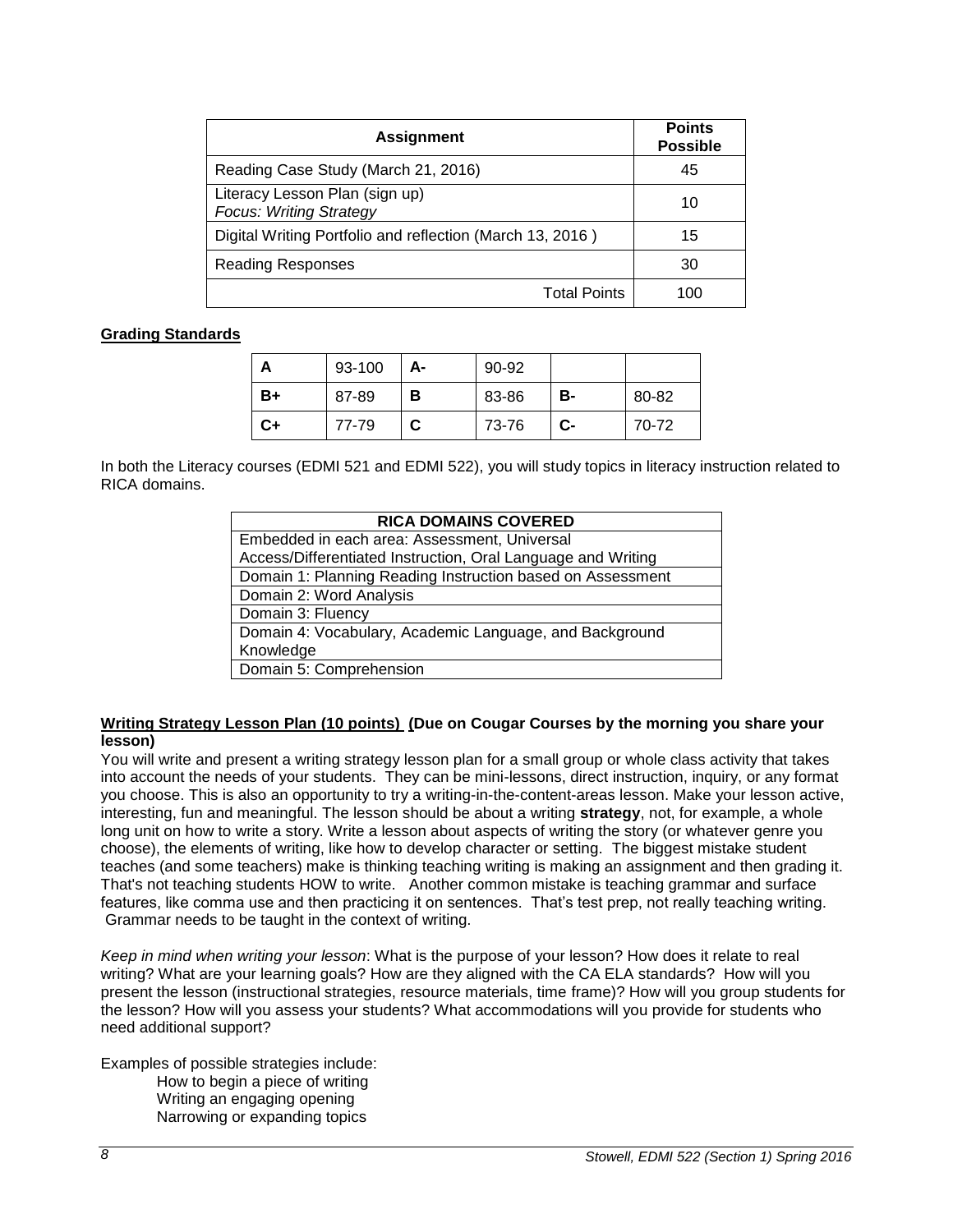Using a piece of literature as a model for writing Paragraphing within a piece of writing Developing characters Developing a central idea Organizational structure for a particular kind of writing (compare/contrast, persuasion, etc.) Monitoring writing to see if it makes sense Editing writing Determining if source/evidence is credible Making transitions between paragraphs Using graphic organizers to plan and/or organize writing Using active verbs Sentence variety or interesting sentence structure Peer response – teaching students how to provide effective feedback Strategies specific to a particular domain (like informative, argument, etc.) Writing in science, social studies, math, art, music, P.E.

**Recommended sites for literacy lessons (**in no particular order): There are many websites with lesson plans. The following are some of my favorites. You don't have to use these. I'm just trying to save you some time. There are many more out there, just be aware of who sponsors the site and what the sponsor might be trying to sell you or what their philosophical orientation might be.

- 1. **Readwritethink**: Co-sponsored by NCTE and IRA the two premier literacy professional organizations: http://www.readwritethink.org/
- 2. **Teaching that makes sense**: [www.ttms.org](http://www.ttms.org/)
- 3. **Writing Fix**: Sponsored by the Northern Nevada Writing Project:<http://writingfix.com/>
- 4. **Always write:** Corbett Harrison, creator of Writing Fix's website created his own site with many of the Writing Fix resources and more: http://corbettharrison.com
- 5. **Achieve the Core**: [http://achievethecore.org](http://achievethecore.org/)
- 6. **Teaching Channel**: https://www.teachingchannel.org/videos?categories=topics\_common-core
- 7. **Scholastic**:<http://www2.scholastic.com/browse/home.jsp>
- 8. **Ted Ed**: Teacher created lessons using TED videos: http://ed.ted.com
- 9. **Edutopia**: [http://www.edutopia.org](http://www.edutopia.org/) Use "Browse Topics" bar at the top and you can browse by topic or grade level
- 10. **Web English Teacher:** <http://webenglishteacher.com/>
- 11. **English Companion:** http://www.englishcompanion.com/ Materials by Jim Burke, high school teacher and author of many excellent books. Go to "classroom resources" on top bar.

A few of my favorite blogs by teachers, that often have great lesson ideas.

- 1. Pernille Ripp (middle school teacher) http://pernillesripp.com
- 2. Two writing teachers (actually now kept up by about 7 teachers) [https://twowritingteachers.wordpress.com](https://twowritingteachers.wordpress.com/)
- 3. Moving Writers (two high school teachers who published a book on using mentor texts) http://movingwriters.org
- 4. Three Teachers talk (3 high school teachers with good ideas for all grades): [https://threeteacherstalk.wordpress.com](https://threeteacherstalk.wordpress.com/)
- 5. To make a prairie (literacy consultant in NYC): https://tomakeaprairie.wordpress.com
- 6. Scholastic bloggers (14 different teacher's blogs from across the country teaching all grade levels: http://www.scholastic.com/teachers/teaching-ideas

**Reading reflections (30 pts.)**: It is expected that everyone will understand all the readings and will come to class prepared to discuss them. Write at least 3 comments or questions from the readings for that session. **Do not summarize**. Please give thoughtful reactions, responses, and reflections. If the readings are from more than one book, try to comment on more than one book. We will use these as the basis of our discussion at the beginning of some classes. These should be posted in Cougar Courses **before** each session and they should show that you have done the reading. Do NOT do reading reflections for the adolescent novels. **You have 2 free passes!**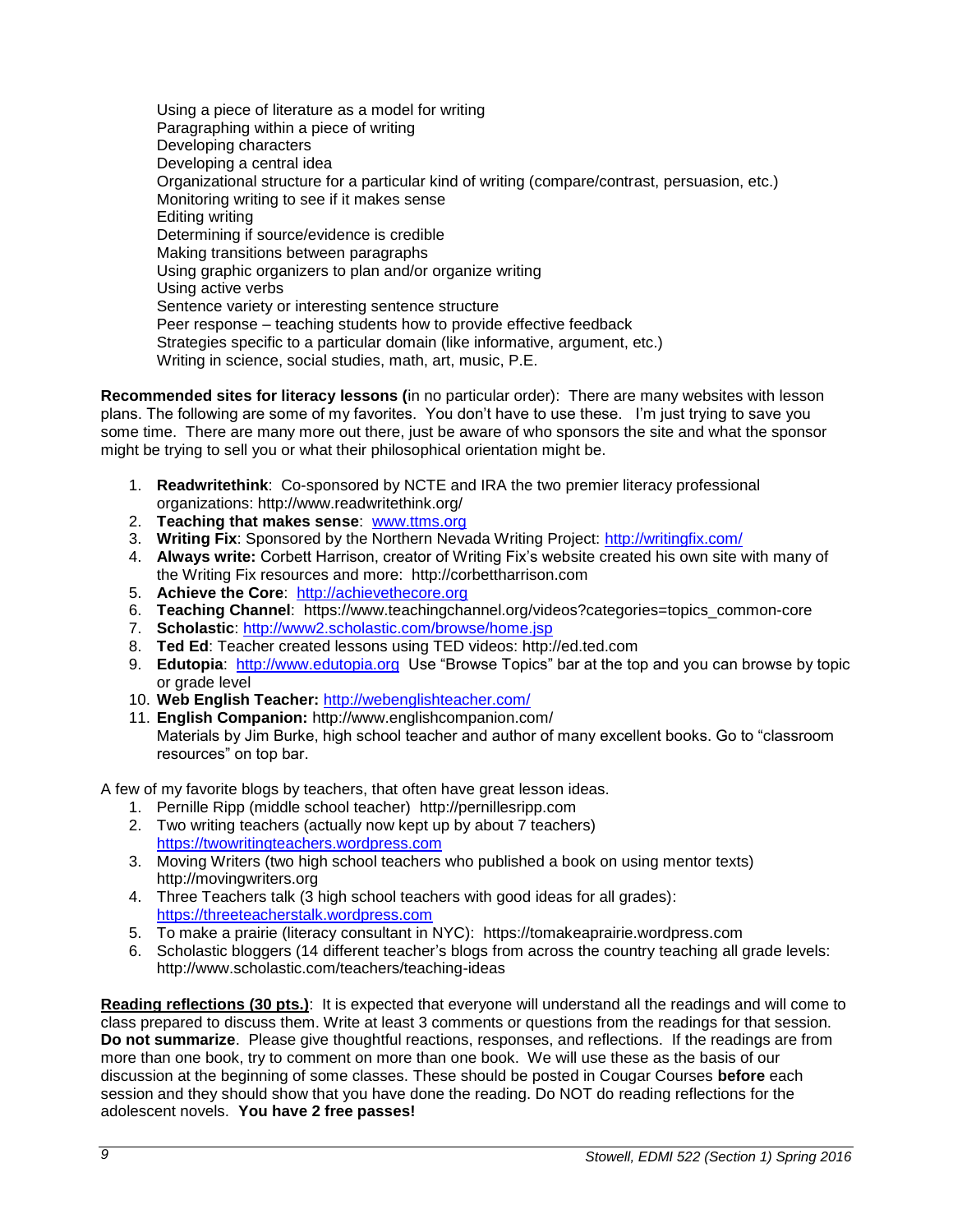## **Digital Writing Portfolio and reflection (15 points)**

We will be doing several pieces of different kinds of writing primarily in class. You will keep all drafts in a digital folder. Not every piece will be finished, but at least one or more will be completed. You will write a reflection about your portfolio and your writing process. Your reflection will identify which pieces you think are your best writing and which pieces illustrate learning about writing. When you reflect upon your process please address the following questions: How did you get started? What was it like writing the first draft? What was difficult for you? What was easy? What kinds of decisions did you have to make in the writing? Did you consider an audience when you were writing? Who was your audience? Especially respond to: What did you learn about fostering student's writing. DO NOT BEGIN THIS ASSIGNMENT UNTIL IT IS DISCUSSED IN CLASS!

#### **Bring a draft of a piece of writing to class February 22. Final reflection and portfolio due: March 14**

## **Case Study (45 points) DUE: March 21**

Choose a student at your school site who struggles with reading and writing (the teachers will help identify students). Choose a student who is reading at least at a first grade level. Identify a student as quickly as possible after starting your observation. Ask your master teacher for a good candidate. Prepare a reading and writing case study on this student:

Important: Take notes as you work with your student. Include your anecdotal notes in the final appendix. (for example, your student's behavior during the activity, reactions to the activity, comments, etc.) in your analysis of the student and in your design of an appropriate instructional plan. Record all the student's oral responses. Don't try to assess the child in only one day. If you think the child is getting tired, stop the assessment for the day and pick up another day. An important part of the assessment is developing a rapport with the child in which s/he is comfortable to fully participate.

#### Your case study will include:

1. Learning about your student: This section includes the students age, grade level, interests, ethnic and linguistic background, etc. Select 3 students, however, you are only going to be working with one student. The other two will be backups- just in case students move or change schools. Conduct a reading interview: Use an attitude survey. Surveys are included with this assignment. Summarize the interview and include the original responses in an appendix.

3. Reading assessment: Summarize the information gained from a Informal Reading Inventory and include the original data in an appendix. Insert the following chart at the appropriate place: Independent Instructional

| Grade level | Grade level | Grade level |
|-------------|-------------|-------------|

Word list. Use the graded word lists to ascertain the level at which you will have your student begin to read the reading passage. Start at 2 to 3 grade levels below your student's grade level placement.

Miscue Analysis. Use an expository and narrative text. Record the student reading to be able to conduct the analysis.

Recording and Analysis. Listen to the tape. Record the miscues on a piece of paper containing a duplication of the reading selection. Use the *Johns* to record and analyze the miscues. Analyze the miscues made by your student using what you know about this student. What cues did your student use to make meaning? What are the strengths of your student? Use the analysis sheets in the John's and transfer that information to the assessment grid provided to record data about your student. Write your analysis in a clear manner. As you write your analysis, consider your original reading interview and consider how the answers given by the student during the interview connect to the miscues. Also consider the quality of the retelling and how you think that is related to the miscues.

Retelling. Before your student reads the expository or narrative text, be sure to tell him/her that you will be asking him/her to retell the story. Ask the comprehension questions as listed in the John's IRI. Also use the criteria provided in the John's to analyze the student's retelling.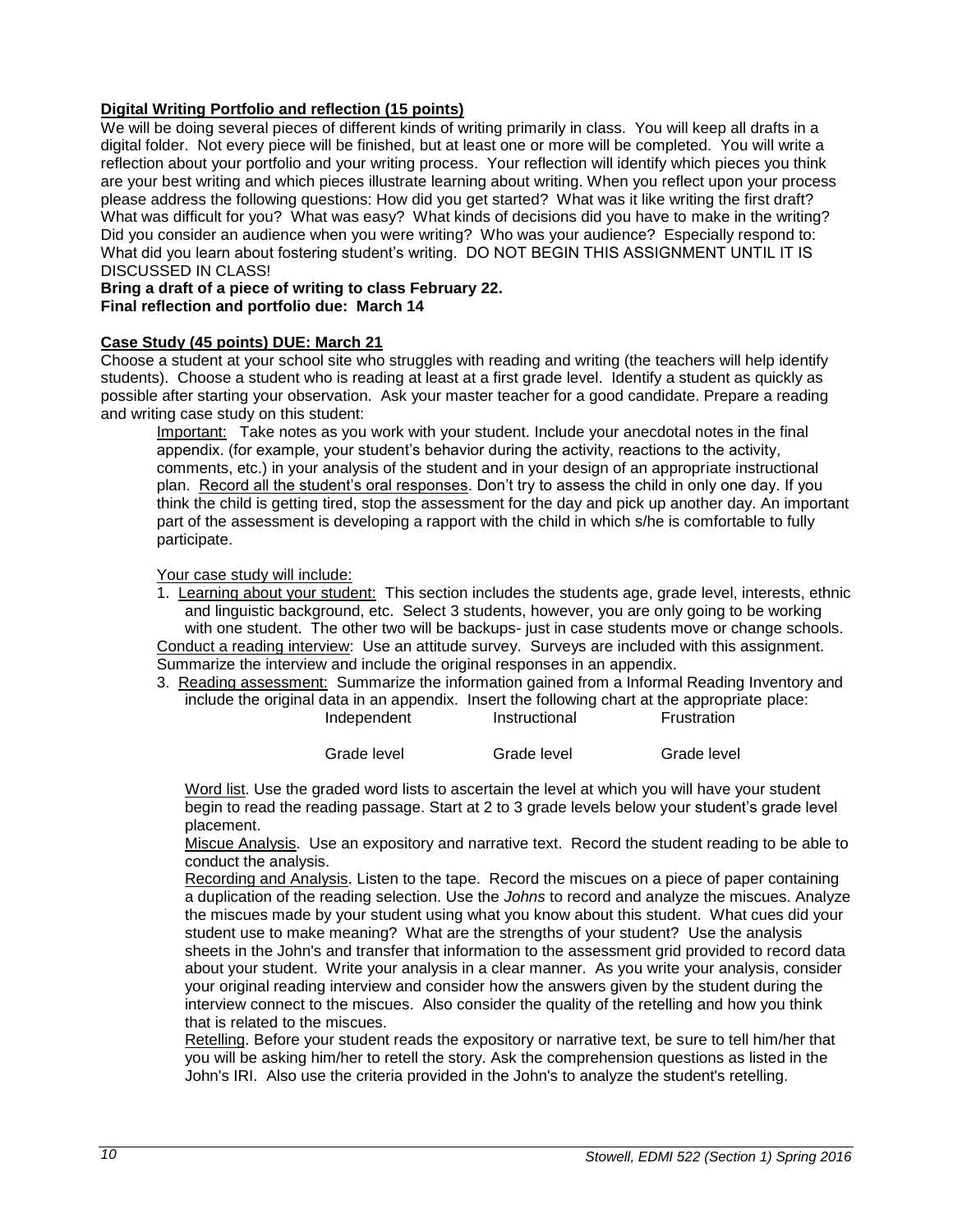- 5. Recommendations: based on the information you have gathered about the student, discuss his or her strengths (very important - what can he or she do) and weaknesses: what does this student need to work on. Make specific instructional recommendations for how a teacher could work with this student in the future. You might also make recommendations for the student and parents: what can the student do on his or her own that is not dependent on the teacher.
- 6. Instructional Plan: Design an instructional plan for your student. You are the teacher. Knowing what you know about your student as a result of assessment, what areas would an appropriate instructional plan focus on? Why? Refer to the standards in the reading/language Arts Framework for CA Public Schools for your child's grade level to guide you as you design the intervention plan.
- 7. Reflection: Based on your classroom observations of reading and writing as well as on what you learned in the assessment process and intervention process, what would you do differently or try differently? What other scaffolds or strategies would you use? How would you use them? What other interventions would you try? What would your next steps in assessment be?
- 8. Appendix: Include the reading and writing interviews, the John's forms, writing samples, and writing rubric.

#### **Bring the data that you have to class March 7 and we will troubleshoot, and analyze your data. If you need more time with your student, please contact me. For every day late after March 21, 5 points will be automatically deducted.**

## **No final exam.**

## **Assessment of Professional Dispositions**

Assessing a candidate's dispositions within a professional preparation program is recognition that teaching and working with learners of all ages requires not only specific content knowledge and pedagogical skills, but positive attitudes about multiple dimensions of the profession. The School of Education has identified six dispositions – social justice and equity, collaboration, critical thinking, professional ethics, reflective teaching and learning, and life-long learning—and developed an assessment rubric. For each dispositional element, there are three levels of performance - *unacceptable*, *initial target*, and *advanced target*. The description and rubric for the three levels of performance offer measurable behaviors and examples.

The assessment is designed to provide candidates with ongoing feedback for their growth in professional dispositions and includes a self-assessment by the candidate. The dispositions and rubric are presented, explained and assessed in one or more designated courses in each program as well as in clinical practice. Based upon assessment feedback candidates will compose a reflection that becomes part of the candidate's Teaching Performance Expectation portfolio. Candidates are expected to meet the level of initial target during the program.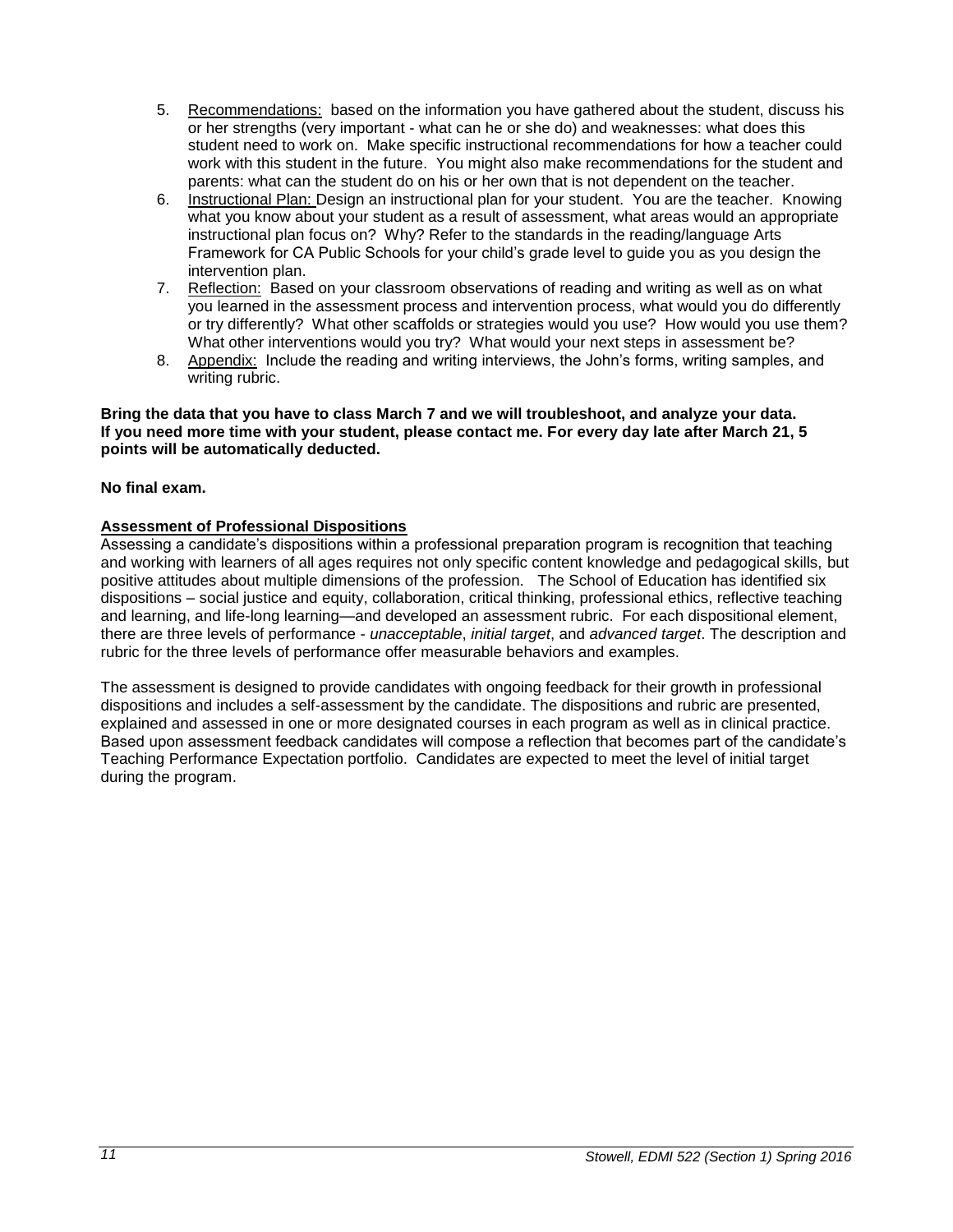# **SCHEDULE/COURSE OUTLINE**

<span id="page-11-0"></span>

| <b>Date</b>            | <b>Topic</b>                          | <b>Readings</b>                                                                                                                        |
|------------------------|---------------------------------------|----------------------------------------------------------------------------------------------------------------------------------------|
| January 25             | Overview                              |                                                                                                                                        |
| pm                     | Overview of Common                    |                                                                                                                                        |
| Session 1              | <b>Core Standards</b>                 |                                                                                                                                        |
|                        | mid year reflection                   |                                                                                                                                        |
| January 28             | Assessment/case                       | Beers Chpt 3                                                                                                                           |
| pm                     | study                                 | Bring Johns book                                                                                                                       |
| Session 2              | Miscue analysis                       | Duke, N. "Reading and writing informational texts- keys to<br>student success"                                                         |
| January 29             | Assessment/case                       | Beers Chpt. 3, 10                                                                                                                      |
| am                     | study                                 | Johns chpt 1, 2, 3                                                                                                                     |
| Session 3              |                                       | Bring Johns book                                                                                                                       |
| January 29             | 6 traits and writing                  | Strong, pgs. 130-141                                                                                                                   |
| pm                     |                                       | Fleischer, C. "Reading, writing & Teens" (moodle)                                                                                      |
| Session 4              |                                       | "Spence, L. "Generous reading: Seeing students through their                                                                           |
|                        |                                       | writing" (moodle)                                                                                                                      |
|                        |                                       | Gourley, "Why so many students' essays miss the mark"                                                                                  |
|                        |                                       | (moodle)                                                                                                                               |
| Feb. 1 pm<br>Session 5 | Writing workshop/<br>Teaching writing | Strong chapts. 1, 2, 7<br>Applebee & Langer, "What's happening in the teaching of                                                      |
|                        |                                       | writing," (moodle)                                                                                                                     |
|                        |                                       | Zumbrunn, S. & K. Krause, "Conversations with leaders:                                                                                 |
|                        |                                       | Principles of effective writing instruction" (moodle)                                                                                  |
|                        |                                       | Graves, D. "Conditions for effective writing" (moodle)                                                                                 |
|                        |                                       | Stowell, "Why write" (moodle)                                                                                                          |
| Feb. 5 pm              | Teaching                              | Strong, chpts. 3, 5                                                                                                                    |
| Session 6              | writing/mentor texts                  | VanDeWeghe, R. "Writing Next and the Power to teach"                                                                                   |
|                        |                                       | (moodle)                                                                                                                               |
|                        |                                       | Wilhelm, J. "What must be taught about writing" (moodle)                                                                               |
|                        |                                       | DelliCarpini, "Success with ELLs"                                                                                                      |
|                        |                                       | Gallagher, K. "Making the most of mentor texts"                                                                                        |
| Feb. 12 pm             | Comprehension and                     | Beers Chpts 1.2, 6                                                                                                                     |
| Session 7              | prior knowledge                       | Lenters, "Resistance, struggle and the adolescent reader."                                                                             |
|                        |                                       | Fisher & Frey, "Text complexity and close readings" (moodle)                                                                           |
|                        |                                       | Newman, S. & K. Roskos, "Helping children become more                                                                                  |
|                        |                                       | knowledgeable through text."                                                                                                           |
|                        |                                       | Styslinger, M., Walker, N. & Lenker, T. "Beyond the sticky note<br>and Venn diagram: Comprehension strategies for the 21 <sup>st</sup> |
|                        |                                       | century-schools"                                                                                                                       |
| February 15            | Comprehension                         | Beers Chpts. 4, 5                                                                                                                      |
| pm                     | Vocabulary                            | Nilsen & Nilsen, "Latin revived: Source-based vocabulary                                                                               |
| Session 8              |                                       | lessons courtesy of Harry Potter"                                                                                                      |
|                        |                                       | Fisher and Frey, "Engaging the Adolescent learner: What                                                                                |
|                        |                                       | happens after reading?"                                                                                                                |
|                        |                                       | Fang, Z & B. Pace "Teaching with challenging texts in the                                                                              |
|                        |                                       | disciplines"                                                                                                                           |